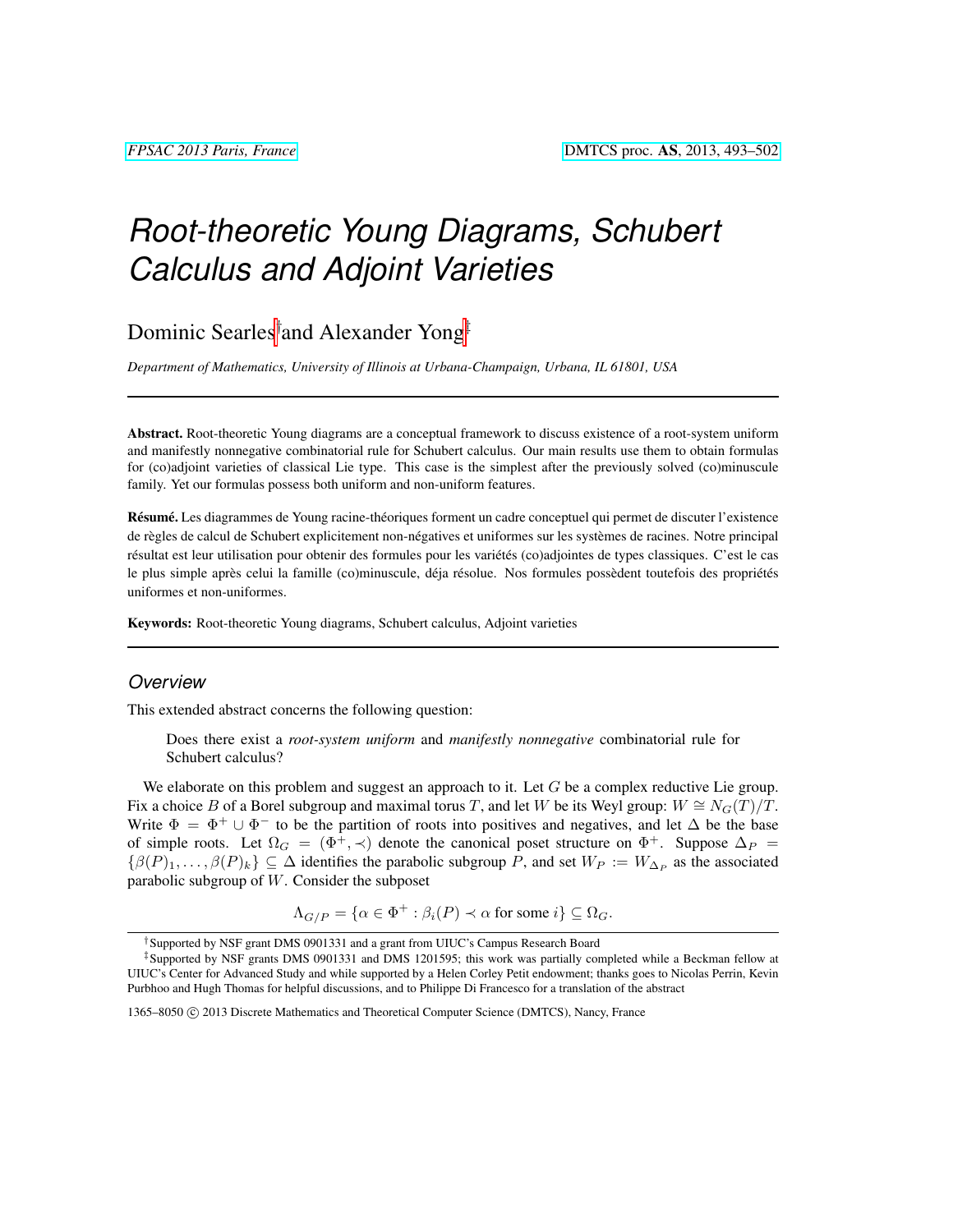The Schubert varieties in  $G/P$  are  $X_{wW_P} = \overline{B_{-}wP/P}$  where  $wW_P \in W/W_P$ . Suppose w is the minimal length coset representative of  $wW_P$ ; w's inversion set  $\lambda$  sits inside  $\Lambda_{G/P}$ . Let us write  $X_{\overline{\lambda}} :=$  $X_{wW_P}$ . Call  $\overline{\lambda}$  a **root-theoretic Young diagram** (RYD). Let  $\mathbb{Y}_{G/P}$  be the set of RYDs for  $G/P$ .

The cohomology ring  $H^*(G/P, \mathbb{Q})$  has a Z-additive basis of **Schubert classes**  $\sigma_{\overline{\lambda}}$ . Let  $C^{\overline{\nu}}_{\overline{\lambda}}$  $\frac{\overline{\nu}}{\overline{\lambda},\overline{\mu}}(G/P)$ denote the Schubert structure constants for  $G/P$ , i.e.,

$$
\sigma_{\overline{\lambda}} \cdot \sigma_{\overline{\mu}} = \sum_{\overline{\nu}} C_{\overline{\lambda},\overline{\mu}}^{\overline{\nu}}(G/P) \sigma_{\overline{\nu}}.
$$

When  $G/P$  is the Grassmannian  $Gr_k(\mathbb{C}^n)$ ,  $C^{\overline{\nu}}_{\overline{\lambda}}$  $\frac{\overline{\nu}}{\overline{\lambda},\overline{\mu}}\;:=\;C^{\overline{\nu}}_{\overline{\lambda}}$  $\frac{\overline{\psi}}{\lambda,\overline{\mu}}(Gr_k(\mathbb{C}^n))$  is computed by the *Littlewood*-*Richardson rule*.

Ideally, there is a generalization that computes any  $C^{\overline{\nu}}$  $\frac{\overline{\nu}}{\lambda,\overline{\mu}}(G/P)$  in a cancellation-free fashion, but only in terms of the associated root datum (cancellative formulas are known, see, e.g., [\[Kn03\]](#page-9-0)). Actually, often the main question is phrased presuming the existence of a rule. However, in that case, what is the qualitative nature of such a putative rule? Is it too much to expect a "counting rule" like the *Littelmann path model*? Should one instead search for a "patchwork" of counting rules and nonnegative recursions through different  $G/P$ 's for varying  $G$ 's? How can one classify special cases? Why are some special cases of the problem seemingly harder than others? Finally, if one believes that such a rule does not exist, what are concrete and/or falsifiable reasons for that belief?

Our thesis is that RYDs provide a simple but uniform combinatorial perspective to discuss such questions mathematically, make precise comparisons, and to measure progress towards a rule (uniform or otherwise).

For instance, from this perspective, Grassmannians are special because they sit in the family of  $G/P$ 's for which the above root-system setup is especially graphical:

- (I)  $\Lambda_{G/P}$  is a planar poset;
- (II) the RYDs are lower order ideals (and in fact classical Young diagrams, thus explaining our nomenclature);
- (III) Bruhat order is containment of RYDs.

These properties also hold for all cominuscule  $G/P$ 's. Together with earlier work of R. Proctor [\[Pr06\]](#page-9-1), they help demonstrate existence for (co)minuscule Schubert calculus [\[ThYo09\]](#page-9-2).

Right now, using RYDs is the only known way to solve the existence problem for (co)minuscule  $G/P$ . Conversely, it is only for (co)minuscule  $G/P$ 's that there is a uniform rule. Given this condition, it is therefore sensible to use RYDs to study other families.

We assert the key next case is the family of (co)adjoint  $G/P$ 's. One reason is that this family extends the (co)minuscule  $G/P$ 's, see, e.g., [\[LaMuSe79\]](#page-9-3). However, in terms of RYDs, it is important that for (co)adjoint varieties, none of the properties (I), (II) or (III) hold in general. Also important is that the failures of these properties are *quantifiably* mild (see Fact [0.1](#page-2-0) below).

We obtain positive Schubert calculus rules in the classical (co)adjoint types. These rules have significant (but far from complete) uniformity. Our rules are sufficiently simple to admit nonzeroness criteria extending a simple case of the Horn inequalities, and also to completely classify what numbers occur as structure constants.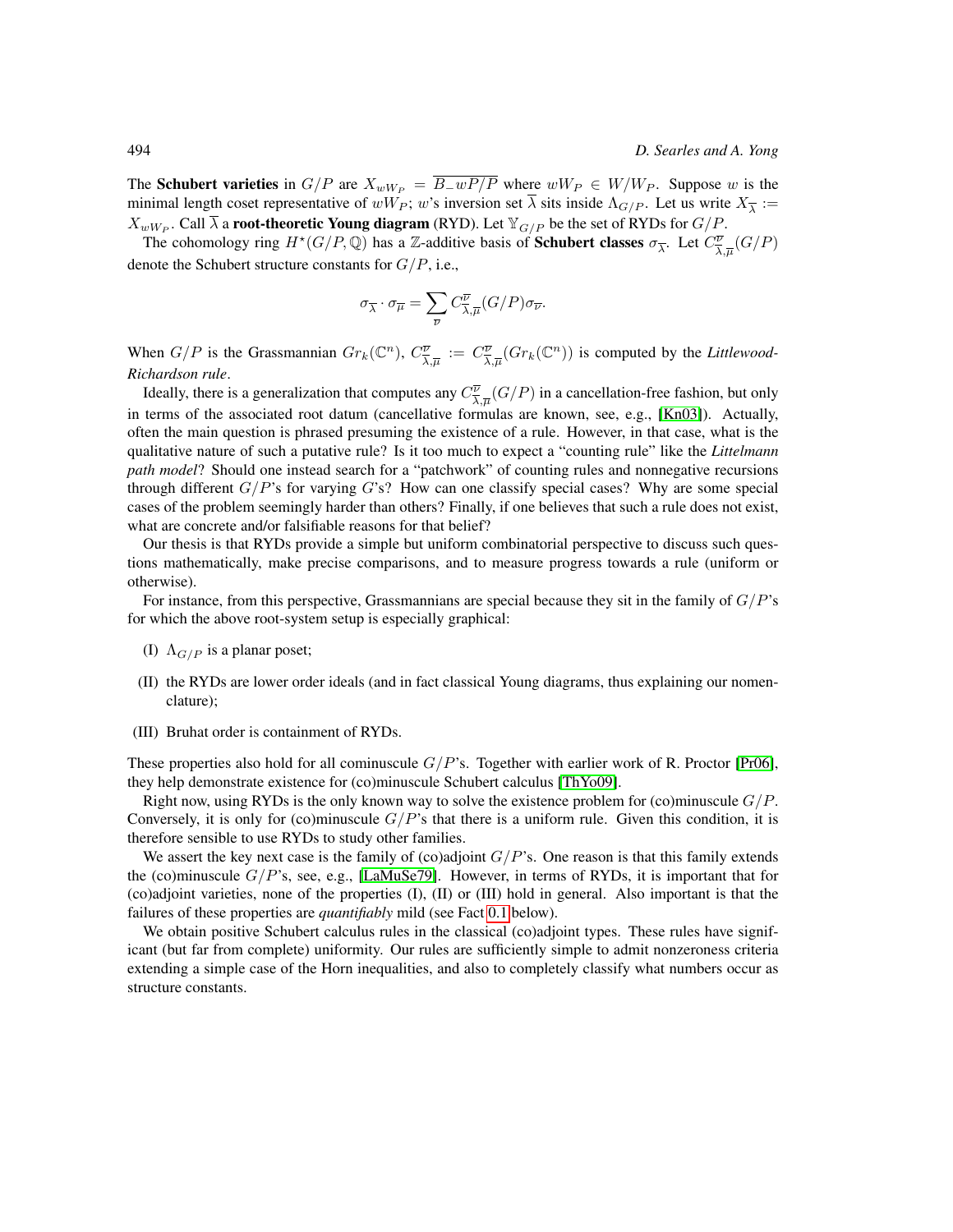Additional complexity of  $OG(2, 2n)$  comes from the nonplanarity of  $\Lambda_{OG(2,2n)}$ . To our best knowledge, we give the first complete formula for any  $G/P$  with such nonplanarity — and what we find is that it has "patchwork" features for which we have no broad explanation. It first separates out the cases covered by the Pieri rule of [\[BuKrTa09\]](#page-9-4). Perhaps surprisingly, it is these "Pieri cases" that would bring unappetizing complications to our rule. Yet, even after removing these cases, the rule exhibits a dependency on the parity of n. This is traceable to the fact that  $\Lambda_{Q^{2n-4}}$  is a subposet of  $\Lambda_{OG(2,2n)}$  and that the even-dimensional quadric  $\mathbb{Q}^{2n-4}$  has this dependency as well [\[ThYo09\]](#page-9-2).

It seems plausible to us that the patchwork features of  $OG(2, 2n)$  are unavoidable if maintaining uniformity with the other (co)adjoint and (co)minuscule varieties. That is, we would infer that our results in this special case challenge the existence of a root-system uniform "counting" rule. Now, there are specific reasons to doubt this interpretation. First, in [\[ChPe11\]](#page-9-5), RYDs are used to generalize [\[ThYo09\]](#page-9-2). Their extension uniformly covers a subset of the Schubert problems in each of the (co)adjoint varieties — but precisely those that are most "cominuscule-like". Second, the "flattening trick" used for the  $OG(2, 2n)$ problem is patently non-uniform. However, this step is what allows us to make comparisons with the other (co)adjoint formulas. Third, there are alternative and known uniform models such as "chains in Bruhat order", see, e.g., [\[BerSot98\]](#page-9-6). However, we reiterate that these alternative approaches are not known to resolve the (co)minuscule case, which from our perspective is the simpler problem.

#### *Definition of (co)adjoint varieties*

The following definition is standard. Fix a representation  $\rho: G \to GL(V)$  for some finite dimensional complex vector space V. The group G acts on  $\mathbb{P}(V)$  through the projection  $\pi : V \setminus \{0\} \to \mathbb{P}(V)$ . If  $\vec{v}$  is a highest weight vector of  $\rho$ , then  $\pi(G \cdot v) \subseteq \mathbb{P}(V)$  is a homogeneous projective variety, see, e.g., [\[FuHa04,](#page-9-7) Section 23.3]. This variety is **adjoint** if  $\rho$  is the adjoint representation of G. Adjoint varieties have a root-system theoretic classification, see, e.g., [\[ChPe11\]](#page-9-5) and the references therein. Then a variety is coadjoint if it is adjoint for the dual root system.

Call the highest root of  $\Lambda_{G/P}$  the **adjoint root**. If  $\overline{\lambda}$  uses it we say  $\overline{\lambda}$  is **on** and we write  $\overline{\lambda} = \langle \lambda | \bullet \rangle$ ; otherwise we say  $\overline{\lambda}$  is off and we write  $\overline{\lambda} = \langle \lambda | \circ \rangle$ , where  $\lambda$  comprises the roots of  $\Lambda_{G/P} \setminus \{ \text{adjoint root} \}$ used by  $\overline{\lambda}$ . We state some facts that are easily checked for the setting of our theorems; cf., [\[ChPe11,](#page-9-5) Section 2].

### <span id="page-2-0"></span>Fact 0.1 *If* G/P *is adjoint then:*

- *(i)*  $|\Lambda_{G/P}|$  *is odd*
- *(ii)*  $If \bar{\lambda} = \langle \lambda | \circ \rangle$  *then*  $|\bar{\lambda}| < \frac{1}{2} |\Lambda_{G/P}|$
- (*iii*) If  $\overline{\lambda} = \langle \lambda | \bullet \rangle$  then  $|\overline{\lambda}| > \frac{1}{2} |\Lambda_{G/P}|$
- *(iv)*  $\lambda$  *is a lower order ideal in the poset*  $\Lambda_{G/P} \setminus \{adjoint root\}$

For example, point (iv) explains in what sense the failure of (II) above is "mild".

## *Warmup with the "(line,hyperplane)" flag variety*  $Fl<sub>1,n−1;n</sub>$

We begin with a simple case of the adjoint varieties,  $G/P = Fl_{1,n-1;n}$ . This is the two step partial flag variety  $\{0\} \subset F_1 \subset F_{n-1} \subset \mathbb{C}^n\}$  where  $F_1$  and  $F_{n-1}$  have dimensions 1 and  $n-1$  respectively. It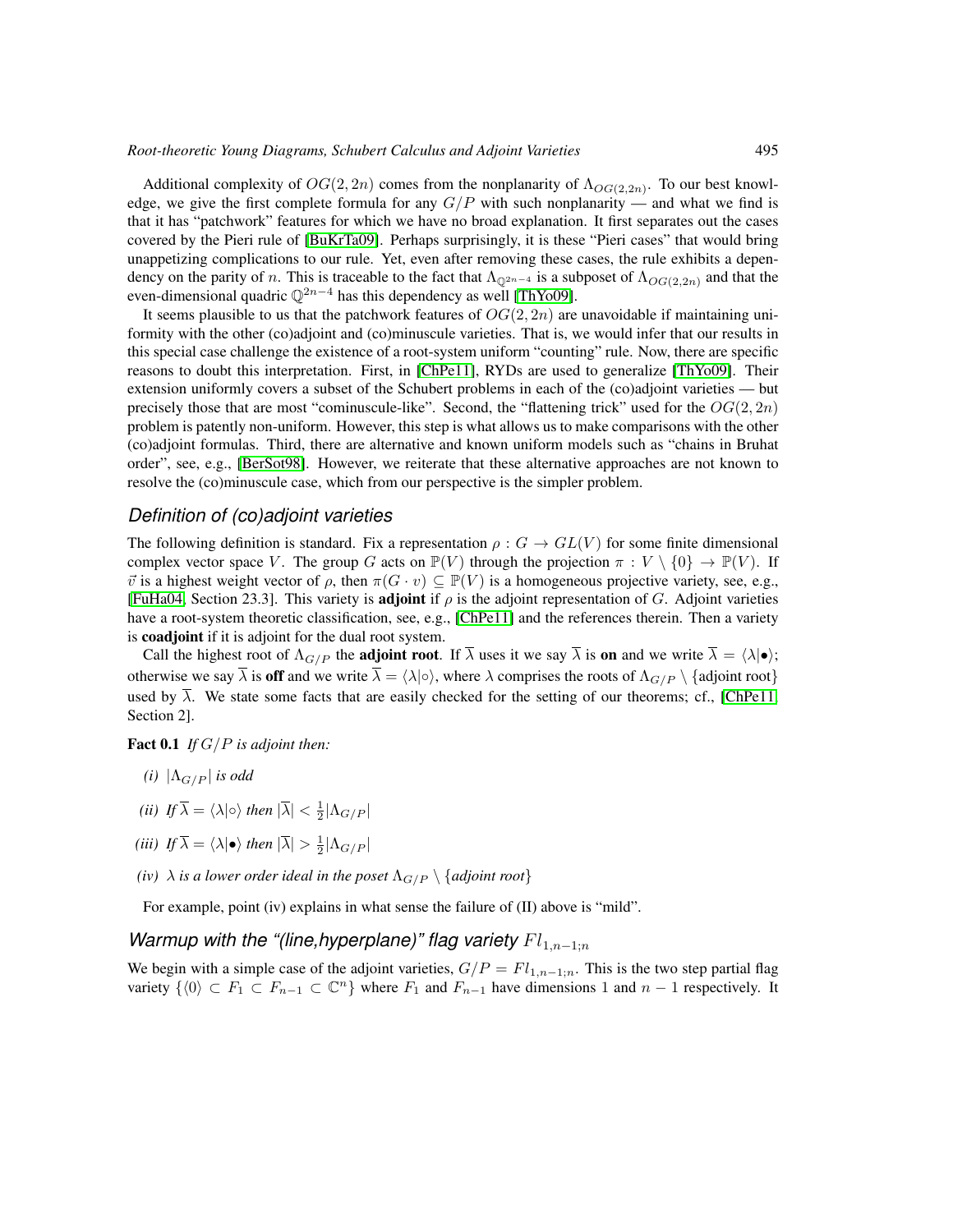has dimension  $|\Lambda_{G/P}| = 2n - 3$ . All two-step flag manifolds have been solved, in a different way, by I. Coskun [\[Co09\]](#page-9-8). However, our approach will naturally extend to other (co)adjoint cases.



 $\Lambda_{Fl_{1,n-1;n}}, \Omega_{GL_n}$  and a shape (for  $n = 7$ )

We denote the shapes  $\overline{\lambda}$  by  $\langle \lambda_1, \lambda_2 | \bullet / \circ \rangle$ , where  $0 \leq \lambda_1, \lambda_2 \leq \frac{|\Lambda_{G/P}| - 1}{2}$  $\frac{2^{p}}{2}$  and  $\bullet$ / $\circ$  indicates if  $\lambda$  is on or off.

We will need some reusable definitions. For any  $\nu = (\nu_1, \nu_2) \in \mathbb{Z}^2$  let  $\nu^* = (\nu_1 - 1, \nu_2)$  and  $\nu_{\star} = (\nu_1, \nu_2 - 1)$ . Fix  $\overline{\lambda}$  and  $\overline{\mu}$  and define

$$
\mathbb{A}_{\overline{\lambda},\overline{\mu}}(\nu) = \begin{cases}\n0 & \text{if } \overline{\lambda} \text{ and } \overline{\mu} \text{ are on} \\
\sigma_{\langle \nu | \bullet \rangle} & \text{if } \text{exactly one of } \overline{\lambda} \text{ or } \overline{\mu} \text{ is on} \\
\sigma_{\langle \nu | \bullet \rangle} & \text{if } |\overline{\lambda}| + |\overline{\mu}| < \frac{1}{2} |\Lambda_{G/P}| \\
\sigma_{\langle \nu^* | \bullet \rangle} + \sigma_{\langle \nu_* | \bullet \rangle} & \text{otherwise.} \n\end{cases}
$$

Set  $\sigma_{\langle \nu | \bullet / \circ \rangle}$ ,  $\sigma_{\langle \nu^* | \bullet \rangle}$  or  $\sigma_{\langle \nu_* | \bullet \rangle}$  to be zero if  $\nu, \nu^*$  or  $\nu_*$  are not in  $\left[0, \frac{|\Lambda_{G/P}|-1}{2}\right]$  $\left\lfloor\frac{p|-1}{2}\right\rfloor \times \left[0, \frac{|\Lambda_{G/P}|-1}{2}\right]$  $\frac{1}{2}$ .

The "otherwise" case of the definition of  $\mathbb{A}_{\overline{\lambda},\overline{\mu}}(\nu)$  is what we call "adjoint jumping": a nonadjoint root from  $\nu$  has "jumped" to become the adjoint root. Understanding how this occurs in each type is a key idea needed in the (co)adjoint cases. This reflects the additional complexity coming from the failure of (II).

**Proposition 0.2**  $\sigma_{\overline{\lambda}} \cdot \sigma_{\overline{\mu}} = \mathbb{A}_{\overline{\lambda},\overline{\mu}}(\lambda + \mu) \in H^{\star}(Fl_{1,n-1;n},\mathbb{Q})$ .

**Example 0.3** *For*  $n = 5$ *, the rule gives*  $\sigma_{\langle 2,0|\circ\rangle} \cdot \sigma_{\langle 1,2|\circ\rangle} = \mathbb{A}_{\langle 2,0|\circ\rangle,\langle 1,2|\circ\rangle} (3,2) = \sigma_{\langle 2,2|\bullet\rangle} + \sigma_{\langle 3,1|\bullet\rangle}$ *. Pictorially:*



Corollary 0.4  $\left\{C^{\overline{\nu}}_{\overline{\lambda}}\right\}$  $\left\{\frac{\overline{\nu}}{\overline{\lambda}, \overline{\mu}}(Fl_{1,n-1;n})\right\} = \{0,1\}.$ 

In the style of Horn type theorems (see, e.g., [\[Fu00b\]](#page-9-9)), we give a polytopal characterization of when  $C^{\overline{\nu}}_{\overline{\lambda}}$  $\frac{\overline{\nu}}{\overline{\lambda},\overline{\mu}}(Fl_{1,n-1;n}) \neq 0$ . Identify

<span id="page-3-0"></span>
$$
\overline{\lambda} = \langle \lambda_1, \lambda_2 | \circ \rangle \text{ with } (\lambda_1, \lambda_2, 0) \in \mathbb{Z}^3 \text{ and } \overline{\lambda} = \langle \lambda_1, \lambda_2 | \bullet \rangle \text{ with } (\lambda_1, \lambda_2, 1) \in \mathbb{Z}^3. \tag{1}
$$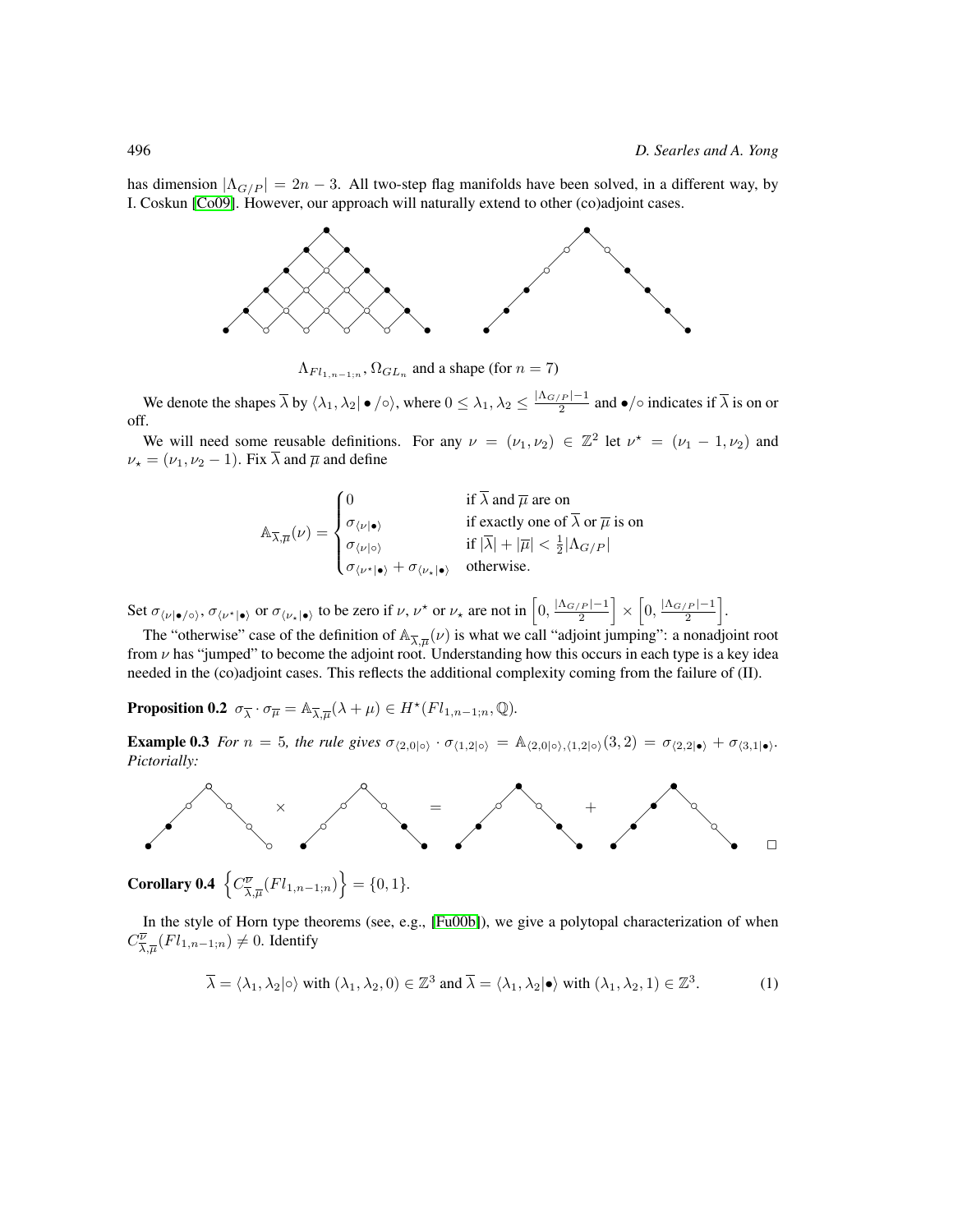**Corollary 0.5** *Assume*  $\lambda = (\lambda_1, \lambda_2), \mu = (\mu_1, \mu_2), \nu = (\nu_1, \nu_2) \in \mathbb{Z}^2 \cap \left[0, \frac{|\Lambda_{G/P}|-1}{2}\right]$  $\left\lfloor\frac{p|-1}{2}\right\rfloor \times \left[0,\frac{|\Lambda_{G/P}|-1}{2}\right]$  $\frac{1}{2}$ and  $\lambda_3, \mu_3, \nu_3 \in \{0, 1\}$ *. Then*  $C^{\overline{\nu}}_{\overline{\lambda}}$  $\frac{\overline{\nu}}{\overline{\lambda},\overline{\mu}}(Fl_{1,n-1;n})\neq 0$  if and only if:

$$
|\overline{\nu}| = |\overline{\lambda}| + |\overline{\mu}|
$$
  

$$
\nu_1 \le \lambda_1 + \mu_1
$$
  

$$
\nu_2 \le \lambda_2 + \mu_2
$$
  

$$
\lambda_3 + \mu_3 \le \nu_3
$$

# *Main theorem for odd orthogonal Grassmannians* OG(2, 2n + 1) *and Lagrangian Grassmannians* LG(2, 2n)

For the type  $B_n$  root system, the adjoint variety  $G/P = OG(2, 2n + 1)$  is the space of isotropic 2-planes with respect to a non-degenerate symmetric bilinear form on  $\mathbb{C}^{2n+1}$ . It has dimension  $|\Lambda_{G/P}| = 4n - 5$ .



 $\Lambda_{OG(2,2n+1)}, \Omega_{SO_{2n+1}}$  and a shape (for  $n = 4$ )

The coadjoint partner to  $OG(2, 2n + 1)$  in the  $C_n$  root system is the variety  $LG(2, 2n)$  of isotropic 2-planes with respect to a non-degenerate skew-symmetric bilinear form on  $\mathbb{C}^{2n}$ . Currently, we study the coadjoint variety with RYDs for its adjoint partner. This is analogous to [\[ThYo09\]](#page-9-2). We denote the shapes  $\overline{\lambda}$  by  $\langle \lambda | \bullet / \circ \rangle$ , where  $\lambda$  is a partition in  $2 \times \left( \frac{|\Lambda_{G/P}| - 1}{2} \right)$  $\frac{1}{2}$ .

Say  $\sigma_{\langle \nu | \bullet / \circ \rangle}$ ,  $\sigma_{\langle \nu^* | \bullet \rangle}$  or  $\sigma_{\langle \nu_* | \bullet \rangle}$  is zero if  $\nu, \nu^*$  or  $\nu_*$  is not a partition in  $2 \times \left( \frac{|\Lambda_{G/P}| - 1}{2} \right)$  $\left(\frac{p}{2}\right)$ . Define sh $(\overline{\nu})$ to be the number of short roots used by  $\overline{\nu}$ . The short roots of  $\Lambda_{OG(2,2n+1)}$  consist of the middle pair of the nonadjoint roots.

#### Theorem 0.6

$$
\sigma_{\overline{\lambda}} \cdot \sigma_{\overline{\mu}} = \sum_{\nu \subseteq \left( \frac{|\Lambda_{G/P}| + 1}{2}, \frac{|\Lambda_{G/P}| - 1}{2} \right)} C_{\lambda, \mu}^{\nu} \mathbb{A}_{\overline{\lambda}, \overline{\mu}}(\nu) \in H^{\star}(LG(2, 2n), \mathbb{Q}).
$$

*In*  $H^{\star}(OG(2,2n+1))$ *, multiply each coefficient by*  $2^{\text{sh}(\overline{\nu})-\text{sh}(\lambda)-\text{sh}(\overline{\mu})}$ *.* 

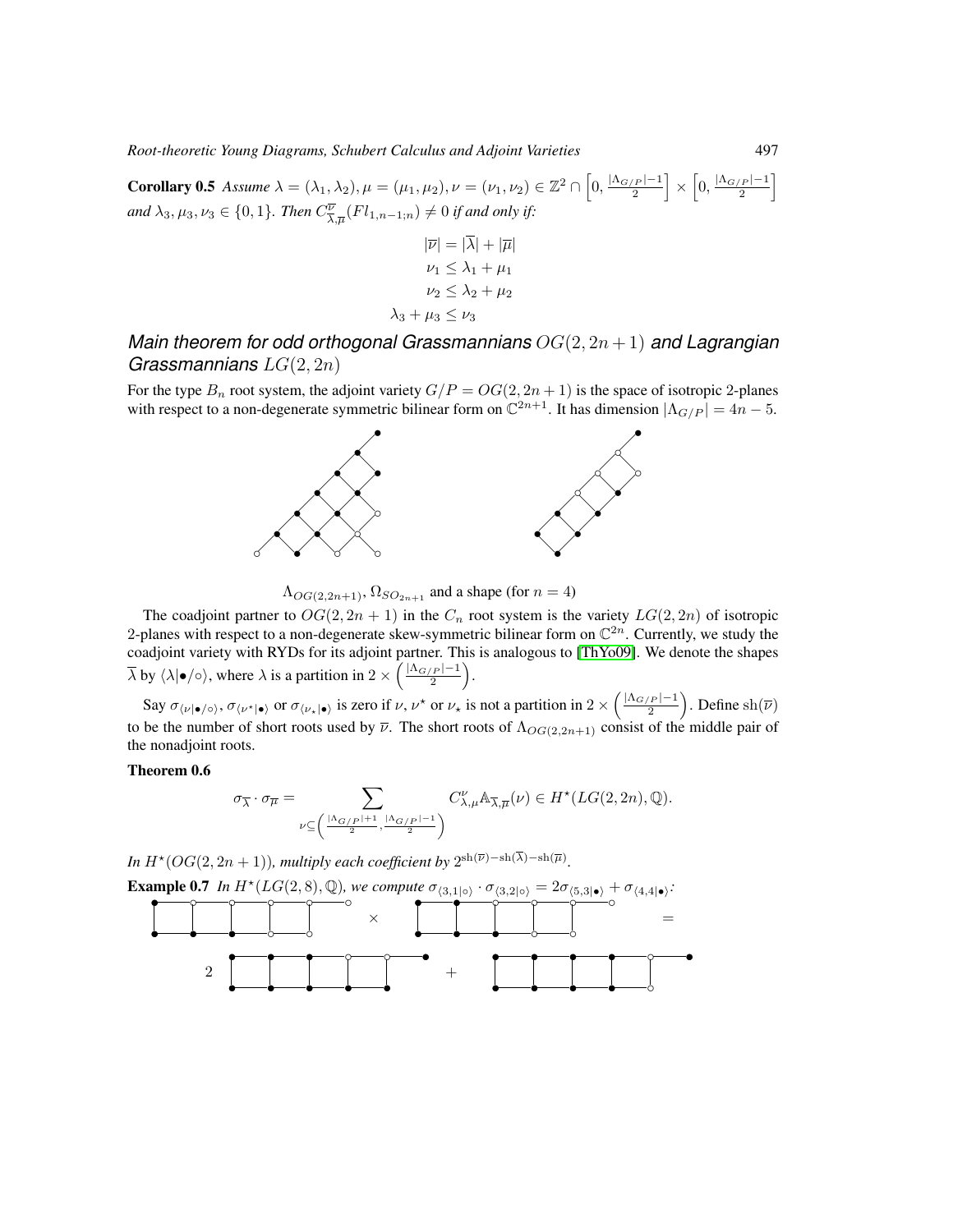498 *D. Searles and A. Yong*

*Similarly, in*  $H^*(OG(2,9), \mathbb{Q})$ *, we compute*  $\sigma_{\langle 2,1|\circ\rangle} \cdot \sigma_{\langle 3,2|\circ\rangle} = \sigma_{\langle 5,2|\bullet\rangle} + 4\sigma_{\langle 4,3|\bullet\rangle}$ *.*  $\Box$ 

Corollary 0.8 
$$
\left\{ C^{\overline{\nu}}_{\overline{\lambda},\overline{\mu}}(LG(2,2n)) \right\} = \{0,1,2\}
$$
 and  $\left\{ C^{\overline{\nu}}_{\overline{\lambda},\overline{\mu}}(OG(2,2n+1)) \right\} = \{0,1,2,4,8\}.$ 

As with the case of  $Fl_{1,n-1;n}$ , one can describe the nonzero structure constants in terms of a polytope. To do so we make the identification [\(1\)](#page-3-0).

**Corollary 0.9** *Assume*  $\lambda = (\lambda_1, \lambda_2), \mu = (\mu_1, \mu_2), \nu = (\nu_1, \nu_2) \subset 2 \times \left(\frac{|\Lambda_{G/P}| - 1}{2}\right)$  $\frac{2(p-1)}{2}$  are partitions and  $\lambda_3, \mu_3, \nu_3 \in \{0,1\}$ . Then  $C^{\overline{\nu}}_{\overline{\lambda}}$  $(\frac{\overline{\psi}}{\overline{\lambda},\overline{\mu}}(LG(2,2n))\neq 0$  and  $C^{\overline{\psi}}_{\overline{\lambda},\mu}(OG(2,2n+1))\neq 0$  if and only if:

<span id="page-5-0"></span>
$$
|\overline{\nu}| = |\overline{\lambda}| + |\overline{\mu}|
$$
  
\n
$$
\nu_1 \le \lambda_1 + \mu_1
$$
  
\n
$$
\nu_2 \le \lambda_1 + \mu_2
$$
  
\n
$$
\nu_2 \le \lambda_2 + \mu_1
$$
  
\n
$$
\lambda_3 + \mu_3 \le \nu_3
$$
\n(2)

# *Main theorem for even orthogonal Grassmannians* OG(2, 2n)

The adjoint variety  $G/P = OG(2, 2n)$  is the space of isotropic 2-planes with respect to a non-degenerate symmetric bilinear form on  $\mathbb{C}^{2n}$ . It has dimension  $|\Lambda_{G/P}| = 4n - 7$ .



 $\Lambda_{OG(2,2n)}$ ,  $\Omega_{SO_{2n}}(\mathbb{C})$  and a shape (for  $n=5$ )

Here  $\Lambda_{G/P}$  is not planar. Consider:



Describe a shape  $\overline{\lambda} = \langle \lambda | \bullet / \circ \rangle$  in  $\Lambda_{G/P}$  as a triple  $\langle \lambda^{(1)}, \lambda^{(2)} | \bullet / \circ \rangle$ , where  $\lambda^{(1)}$  (respectively,  $\lambda^{(2)}$ ) is the Young diagram, in French notation, for the "bottom" (respectively, "top")  $2 \times \left( \frac{|\Lambda_{G/P}| - 1}{4} \right)$  $\frac{p-1}{4}$  rectangle. For example,



Define  $\pi(\lambda) = \lambda^{(1)} + \lambda^{(2)} := (\lambda_1, \lambda_2)$ ; the result is a partition inside the  $2 \times \left(\frac{|\Lambda_{G/P}| - 1}{2}\right)$  $\frac{p-1}{2}$  rectangle.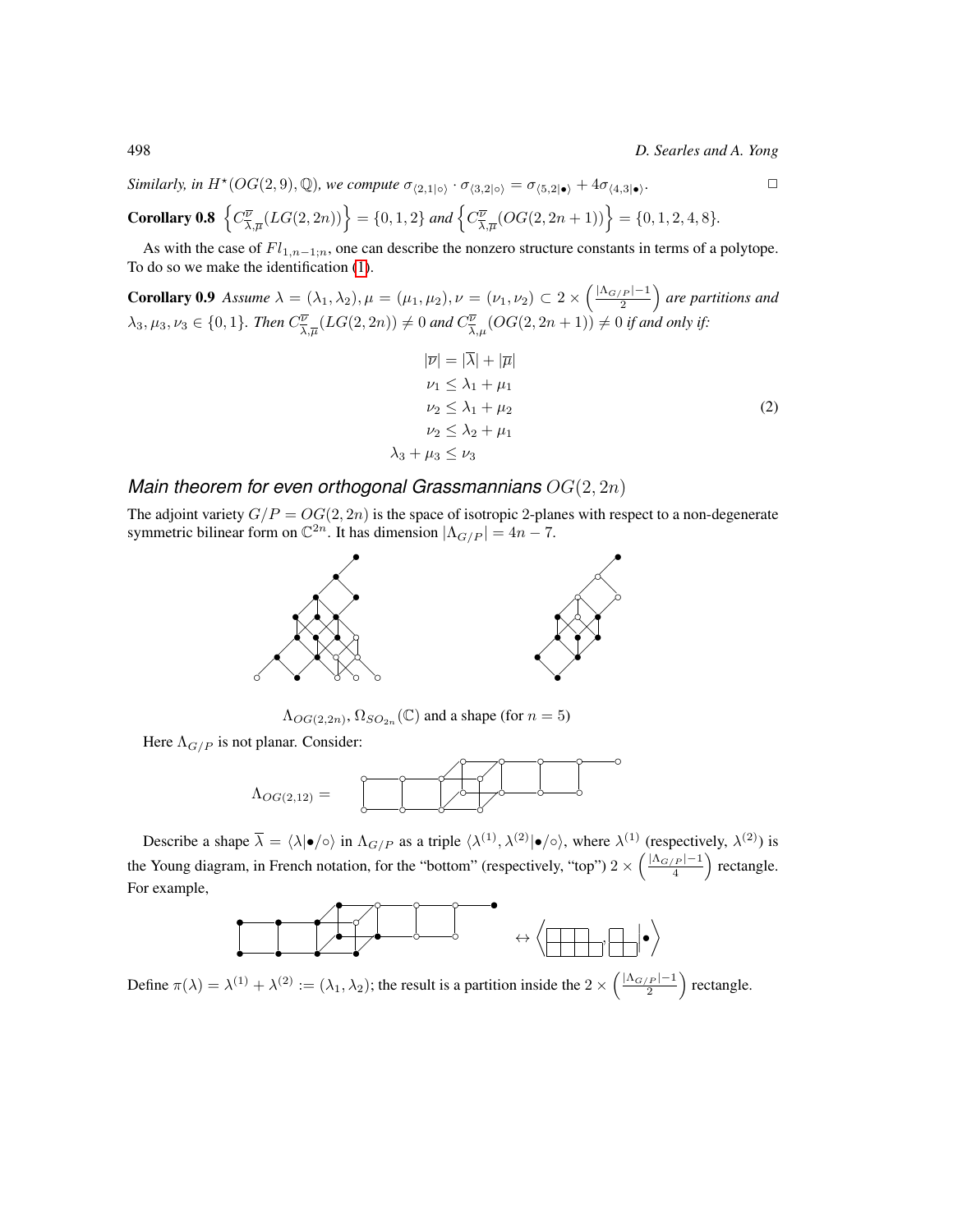Consider an auxiliary poset  $\Lambda'_{OG(2,2n)}$ , a "planarization" of  $\Lambda_{OG(2,2n)}$ :



In the above figure, we have marked the roots of the "top layer" for emphasis.

Shapes of  $\Lambda'_{OG(2,2n)}$  are  $\overline{\kappa} = \langle \kappa | \bullet / \circ \rangle$  where  $\kappa$  is a partition contained in a  $2 \times \left( \frac{|\Lambda_{G/P}| - 1}{2} \right)$  $\frac{p-1}{2}$  rectangle and  $\bullet/\circ$  indicates use of the adjoint root in  $\Lambda'_{OG(2,2n)}$ . Extend  $\pi$  to a map  $\Pi : \mathbb{Y}_{OG(2,2n)} \to \mathbb{Y}'_{OG(2,2n)}$ by defining  $\Pi(\overline{\lambda}) = \langle \pi(\lambda)| \bullet \rangle$  if  $\overline{\lambda}$  is on, and  $\Pi(\overline{\lambda}) = \langle \pi(\lambda)| \circ \rangle$  otherwise.

For  $\overline{\kappa} \in \mathbb{Y}_{OG(2,2n)}'$ , let fsh $(\overline{\kappa})$  be the number of **fake short roots** used by  $\overline{\kappa}$ , i.e., the number of roots in the  $(n-2)$ -th column used by  $\overline{\kappa}$ . The one exception is that we need fsh $(\langle n-2, n-2|\circ \rangle) = 1$ . For  $\overline{\nu} \in \mathbb{Y}_{OG(2,2n)}$ , let fsh $(\overline{\nu})$  denote fsh $(\Pi(\overline{\nu}))$ .

The map  $\Pi$  is either 1 : 1 or 2 : 1. In the former case, we identify  $\overline{\kappa}$  and  $\Pi^{-1}(\overline{\kappa})$ . In the latter case,  $\Pi^{-1}(\overline{\kappa}) = {\overline{\kappa}}^{\uparrow}, \overline{\kappa}^{\downarrow}$  and we call  $\overline{\kappa}$  and  $\overline{\kappa}^{\uparrow}$  and  $\overline{\kappa}^{\downarrow}$  charged. If  $\overline{\kappa}$  is on (respectively, off), let  $\overline{\kappa}^{\downarrow}$  be the shape such that the second part (respectively, first part) of the Young diagram  $(\pi^{-1}(\kappa))^{(2)}$  is zero; let  $\overline{\kappa}$ <sup> $\uparrow$ </sup> be the other one. Thus in Example [0.11](#page-7-0) below,  $\overline{\lambda}$  is up and  $\overline{\mu}$  is down. Two charged shapes  $\overline{\lambda}$ and  $\overline{\mu}$  match if their arrows match and are opposite otherwise. Let

$$
\eta_{\overline{\lambda},\overline{\mu}} = \begin{cases}\n2 & \text{if } \overline{\lambda}, \overline{\mu} \text{ are charged and match and } n \text{ is even;} \\
2 & \text{if } \overline{\lambda}, \overline{\mu} \text{ are charged and opposite and } n \text{ is odd;} \\
1 & \text{if } \overline{\lambda} \text{ or } \overline{\mu} \text{ are not charged;} \\
0 & \text{otherwise}\n\end{cases}
$$

Say  $\sigma_{\langle \nu | \bullet / \circ \rangle}$ ,  $\sigma_{\langle \nu^* | \bullet \rangle}$  or  $\sigma_{\langle \nu_* | \bullet \rangle}$  is zero if  $\nu, \nu^*$  or  $\nu_*$  is not a partition in  $2 \times \left( \frac{|\Lambda_{G/P}| - 1}{2} \right)$  $\frac{1}{2}$ .

**Theorem 0.10** If either  $\pi(\lambda)$  or  $\pi(\mu)$  equals  $(j, 0)$  (for some  $0 \leq j \leq \frac{|\Lambda_{G/P}| - 1}{2}$  $\frac{2^{(p)}-1}{2}$ ) then the Schubert  $e$ xpansion of  $\sigma_{\overline{\lambda}} \cdot \sigma_{\overline{\mu}} \in H^{\star}(OG(2,2n),\mathbb{Q})$  is obtained by the Pieri rule of [\[BuKrTa09\]](#page-9-4).

*Otherwise, compute*

$$
\sigma_{\Pi(\overline{\lambda})} \cdot \sigma_{\Pi(\overline{\mu})} = \sum_{\nu \subseteq \left( \frac{|\Lambda_{G/P}| + 1}{2}, \frac{|\Lambda_{G/P}| - 1}{2} \right)} C^{\nu}_{\pi(\lambda), \pi(\mu)} \mathbb{A}_{\overline{\lambda}, \overline{\mu}}(\nu). \tag{3}
$$

*(i)* Replace any term  $\sigma_{\overline{\kappa}}$  that has  $\kappa_1 = \frac{|\Lambda_{G/P}| - 1}{2}$  $\frac{\gamma_{P} - 1}{2}$  by  $\eta_{\overline{\lambda}, \overline{\mu}} \sigma_{\overline{\kappa}}$ 

- *(ii) Next, replace each*  $\sigma_{\overline{\kappa}}$  *by*  $2^{\operatorname{fsh}(\overline{\kappa})-\operatorname{fsh}(\lambda)-\operatorname{fsh}(\overline{\mu})}\sigma_{\overline{\kappa}}$
- (*iii*) Finally, for any ambiguous  $\overline{\kappa}$  replace  $\sigma_{\overline{\kappa}}$  by  $\frac{1}{2}(\sigma_{\overline{\kappa}} + \sigma_{\overline{\kappa}})$

*The result is a provably integral, and manifestly nonnegative, Schubert basis expansion, which equals*  $\sigma_{\overline{\lambda}} \cdot \sigma_{\overline{\mu}} \in H^{\star}(OG(2,2n),\mathbb{Q}).$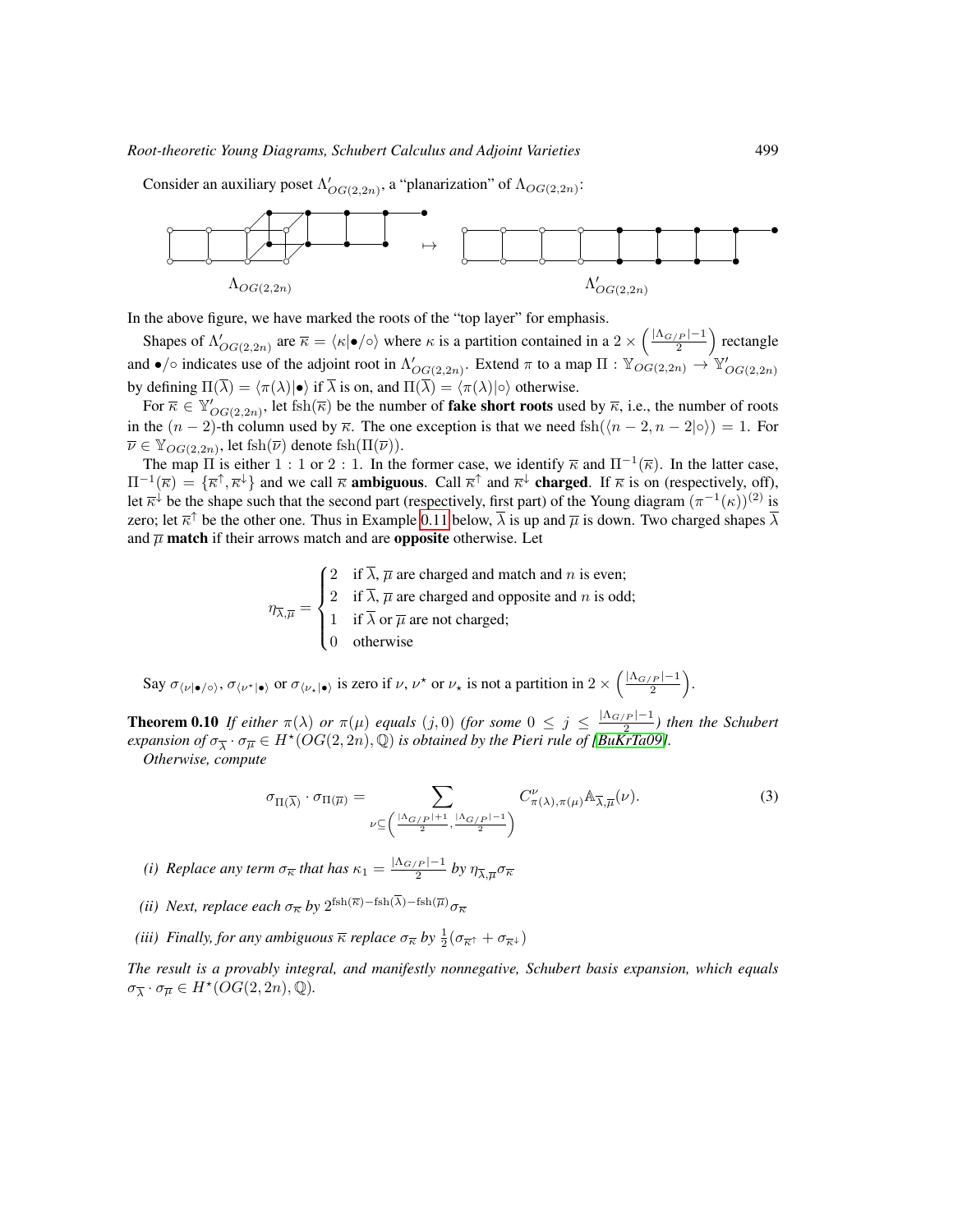Integrality is not manifest because of (ii) and (iii); however, it is easy to prove. Rule (i) extends a parity dependency for even-dimensional quadrics, described in [\[ThYo09\]](#page-9-2). The point is that the "double tailed diamond" which is  $\Lambda_{\mathbb{Q}^{2n-4}}$  sits as a "side" of  $\Lambda_{OG(2,2n)}$ . Rule (ii) is analogous to our rule for  $OG(2, 2n + 1)$ . Rule (iii) describes how to "disambiguate".

<span id="page-7-0"></span>**Example 0.11** *We wish to compute*  $\sigma_{\overline{\lambda}} \cdot \sigma_{\overline{\mu}} \in H^*(OG(2, 12))$  *where:* 



*Both of these shapes are charged. Here*  $\pi(\lambda) = (4, 1)$  *and*  $\pi(\mu) = (4, 2)$ *.* 

*The*  $\nu \subseteq \left(\frac{|\Lambda_{G/P}|+1}{2}\right)$  $\frac{|N_{G/P}|-1}{2}$ ,  $\frac{|N_{G/P}|-1}{2}$  $\left(\frac{2^{n-1}}{2}\right)$  = (9,8) such that  $C^{\nu}_{\pi(\lambda),\pi(\mu)} = 1$  are  $(8,3), (7,4)$  and  $(6,5)$ *. All other*  $\nu$  *have*  $\widetilde{C}_{\pi(\lambda),\pi(\mu)}^{\nu} = 0$ *. Thus we compute* 

$$
\sigma_{\Pi(\overline{\lambda})} \cdot \sigma_{\Pi(\overline{\mu})} = \mathbb{A}_{\overline{\lambda},\overline{\mu}}(8,3) + \mathbb{A}_{\overline{\lambda},\overline{\mu}}(7,4) + \mathbb{A}_{\overline{\lambda},\overline{\mu}}(6,5)
$$
\n
$$
= (\langle 7,3 | \bullet \rangle + \langle 8,2 | \bullet \rangle) + (\langle 6,4 | \bullet \rangle + \langle 7,3 | \bullet \rangle) + (\langle 5,5 | \bullet \rangle + \langle 6,4 | \bullet \rangle)
$$
\n
$$
= \langle 8,2 | \bullet \rangle + 2\langle 7,3 | \bullet \rangle + 2\langle 6,4 | \bullet \rangle + \langle 5,5 | \bullet \rangle
$$
\n
$$
\mapsto 0\langle 8,2 | \bullet \rangle + 2\langle 7,3 | \bullet \rangle + 2\langle 6,4 | \bullet \rangle + \langle 5,5 | \bullet \rangle \qquad (by (i) \text{ and } \eta_{\overline{\lambda},\overline{\mu}} = 0)
$$
\n
$$
\mapsto \langle 7,3 | \bullet \rangle + 2\langle 6,4 | \bullet \rangle + \langle 5,5 | \bullet \rangle \qquad (by (ii) \text{ and } \text{fsh}(\overline{\lambda}) = \text{fsh}(\overline{\mu}) = 1)
$$

*Finally, (iii) applies to the ambiguous shape*  $(6, 4) \bullet$ *). Hence we conclude:* 

$$
\sigma_{\overline{\lambda}} \cdot \sigma_{\overline{\mu}} = \langle 7, 3 | \bullet \rangle + (\langle 6, 4 | \bullet \rangle^{\uparrow} + \langle 6, 4 | \bullet \rangle^{\downarrow}) + \langle 5, 5 | \bullet \rangle.
$$

*Each step is nonnegative and integral, in agreement with our theorem.* ✷

Corollary 0.12  $\left\{C^{\overline{\nu}}_{\overline{\lambda}}\right\}$  $\left\{\frac{\overline{\nu}}{\overline{\lambda},\overline{\mu}}(OG(2,2n))\right\} = \{0,1,2,4,8\}.$ 

We make the following identifications; cf.  $(1)$ :

$$
\Pi(\overline{\lambda}) = \langle \lambda_1, \lambda_2 | \circ \rangle \text{ with } (\lambda_1, \lambda_2, 0) \in \mathbb{Z}^3 \text{ and } \Pi(\overline{\lambda}) = \langle \lambda_1, \lambda_2 | \bullet \rangle \text{ with } (\lambda_1, \lambda_2, 1) \in \mathbb{Z}^3.
$$

As with the other cases, we can give a criterion for nonzeroness:

**Corollary 0.13** If either  $\pi(\lambda)$  or  $\pi(\mu)$  equals  $(j, 0)$  (for some  $0 \leq j \leq \frac{|\Lambda_{G/P}| - 1}{2}$  $\frac{p_1-p_1}{2}$ ) then nonzeroness of  $C^{\overline{\nu}}_{\overline{\lambda}}$  $\frac{\overline{\psi}}{\lambda,\overline{\mu}}(OG(2,2n))$  is determined by the Pieri rule of [\[BuKrTa09\]](#page-9-4). *If*  $\nu_1 = \frac{|\Lambda_{G/P}| - 1}{2}$  $\frac{d^2 P}{d^2}$  then  $C^{\overline{\nu}}_{\overline{\lambda}}$  $\frac{\overline{\psi}}{\overline{\lambda},\overline{\mu}}\neq 0$  if and only if  $\eta_{\overline{\lambda},\overline{\mu}}\neq 0$  and the inequalities [\(2\)](#page-5-0) hold. *Otherwise, assume*  $(\lambda_1, \lambda_2), (\mu_1, \mu_2), (\nu_1, \nu_2) \subset 2 \times \left(\frac{|\Lambda_{G/P}| - 1}{2}\right)$  $\left(\frac{2(p-1)}{2}\right)$  are partitions and  $\lambda_3, \mu_3, \nu_3 \in$  $\{0,1\}$ *. Then*  $C^{\overline{\nu}}_{\overline{\lambda}}$  $\frac{\overline{\psi}}{\lambda,\overline{\mu}}(OG(2,2n)) \neq 0$  if and only if the inequalities [\(2\)](#page-5-0) hold.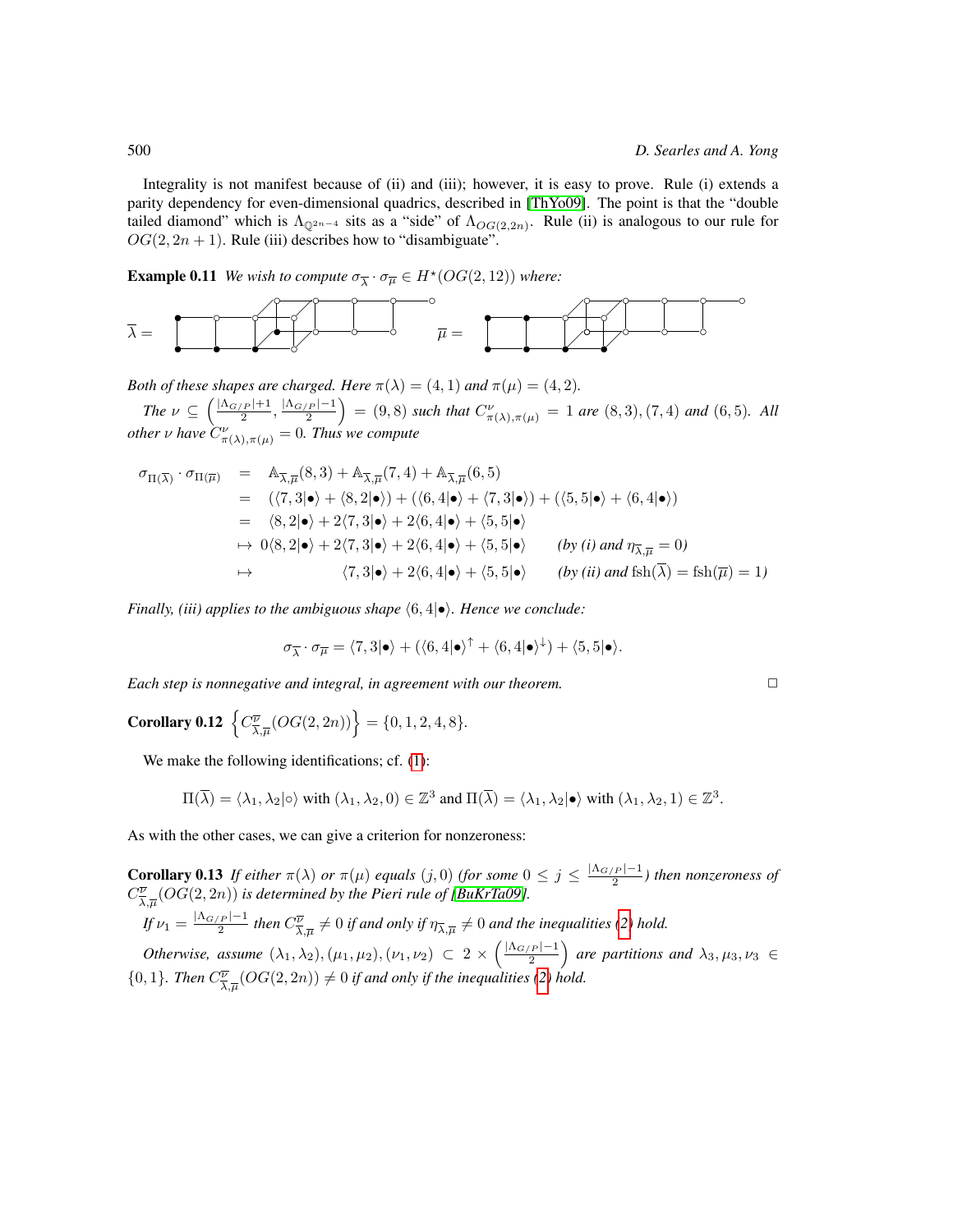# *Concluding remarks*

In [\[SeYo13+\]](#page-9-10) we prove that our rules define an associative ring and agree with known Pieri rules [\[PrRa96,](#page-9-11) [BuKrTa09\]](#page-9-4). This implies the claimed results. The remaining cases of classical type are easy.

We will also computationally analyze (co)adjoint Schubert calculus in all the exceptional Lie types. This is achieved by using the cohomology ring presentation of [\[ChPe11\]](#page-9-5). In this manner, we can extend the shortroots relationship between cominuscule/adjoint varieties with their minuscule/coadjoint "partners", give information about which numbers appear, and describe which structure constants are nonzero.

In [\[Se13+\]](#page-9-12), RYDs are used to give a new rule for the Belkale-Kumar coefficients in type A (after [\[KnPu11\]](#page-9-13)). This rule explains why these Schubert problems are special, from the perspective of RYDs.

RYDs can also be applied to the study of Kazhdan-Lusztig polynomials; see [\[WoYo13+\]](#page-9-14).

The "adjoint jumping" that is encoded by "otherwise" case of the operator  $\mathbb{A}_{\overline{\lambda},\overline{\mu}}$  appears more generally. A small example: in type  $A_{n-1}$  we may take  $G/P = Fl_{2,4,5}$ . The parabolic subgroup is associated to roots 2 and 4 of the Dynkin diagram of  $A_4$ . Thus,  $\Lambda_{Fl_{2,4,5}}$  is the overlay of  $\Lambda_{Gr_2(\mathbb{C}^5)}$  and  $\Lambda_{Gr_4(\mathbb{C}^5)}$ . This is depicted below, where one naturally splits  $\Lambda_{Fl_{2,4,5}}$  into the three regions "L", "R" and "T".



Schubert classes in  $H^*(Fl_{2,4,5}, \mathbb{Q})$  are indexed by inversion sets  $\overline{\lambda}$  consisting of (ordinary) Young diagrams sitting in each region. However, not all such collections of Young diagrams are inversion sets for some permutation. In this example, consider a root  $\beta$  in the top region, and look at the "hook" of roots  $\alpha \in \Lambda_{Fl_2,4.5}$  that appear diagonally southwest and southeast of  $\beta$  and in region L or R (but not T). A condition just like the one for adjoint varieties appears:  $\beta$  must be used if strictly more than half of these roots  $\alpha$  are used by  $\overline{\lambda}$ . Also  $\beta$  cannot be used if strictly less than half of the roots  $\alpha$  are used.

**Example 0.14**  $\sigma_{12|45|3} \cdot \sigma_{34|12|5} = \sigma_{35|14|2} + \sigma_{34|25|1} + \sigma_{45|12|3} \in H^{\star}(Fl_{2,4;5}, \mathbb{Q})$ *. Pictorially:* 



*Although*  $\overline{\lambda}$  *and*  $\overline{\mu}$  *use no roots in region*  $T$ *, any*  $\overline{\nu}$  *that appears must use roots in that region.* 

Clearly,  $\Lambda_{GL_n/P}$  is planar for any  $GL_n/P$ . Thus the complexity of this case comes (in part) from finding the analogue of "adjoint jumping". Also, planarity suggests that as a whole, type A Schubert problems are easier than type D problems. If nothing else, this agrees with practical experience.